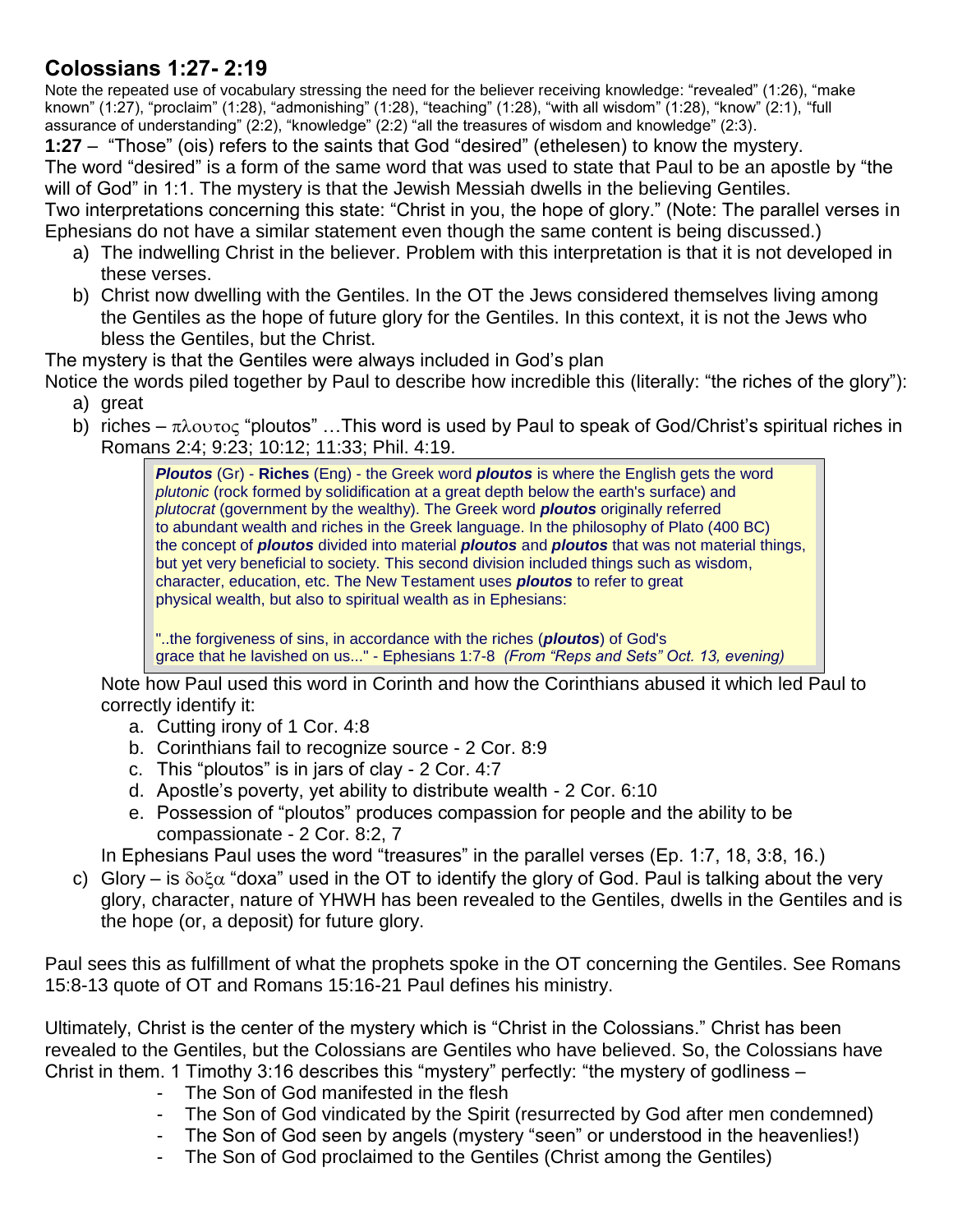- The Son of God believed on by the Gentiles (Christ in the Gentiles, or, 'Christ in you')
- The Son of God taken up in glory (fulfilled eschatological purpose)

**1:28** – Paul describes his ministry with "we" to include all who were branching off and helping in the proclamation of this mystery to the Gentiles. Paul uses three verbs:

- 1. "proclaim" ("kataggello"  $\kappa \alpha \tau \alpha \gamma \epsilon \lambda \lambda \omega$ ) is used as a technical term for preaching the gospel. And this is describe as being done with the following two words. For Paul, the proclamation of Christ, the mystery, included :
	- a. "warning" or "admonition" this verb "noutheteo"  $\nu$ ovθετεω meant to set the mind of someone in proper order by correcting their world view and putting them in a right relationship with reality. This word is used in Ephesians 6:4 concerning parents giving admonition to their children. In Titus 3:10 it is used to refer to correcting those with false beliefs. In the NT this word can be used for correcting an error, but it is also used to reer to general instruction and proclamation. See Rom. 15:14
	- b. "teaching" or "instruction" NOTICE THAT PROCLAIMING CHRIST CONTINUES WITH THE TEACHING MINISTRY! Also NOTICE – the proclamation of Jesus is never considered to be a brief 3-minute invitation to accept Christ at the end of a sermon about "How to be a Better Man," or "How to Find and Keep Friends." The proclamation of the mystery involved creating a new worldview and understanding the mystery! This will take more than a few classes and a few memory verses.
	- c. Acts 4:2 "the apostles were *teaching* the people and *proclaiming* in Jesus the resurrection of the dead."

2. "Perfect" is "teleios"  $\tau \in \lambda$  to which means "complete," "whole," "perfect." This is a reference to the "parousia" or the coming of the Lord.

In an attack against the elitists Paul makes it clear this knowledge and the understanding is for everyone. Notice the three uses of "everyone":

- "warning everyone,"
- "teaching everyone" and
- "presenting everyone."

Three things to point out here:

- 1. The sequence of Paul's ministry that falls under the general category of "proclaiming the gospel." It involves a three-step process of ministry: Warn, Teach, and, finally, Present. Warning is evangelism. Teaching is discipleship. Presenting is the eschatological event of glorification (phase three)
- 2. Paul's ministry was aimed at "everyone" and he says that three times.
- 3. The focus was eschatological when the believers are presented as perfect before the throne of God.

**1:29** – "labor" (kopiao) "to work, to labor, to labor with wearisome effort, to work to exhaustion" This concept is used by Paul to refer to himself also in: 1 Cor. 15:10; Gal.4:11; Phil. 2:16; 1 Thes.2:9; 3:5; 2 Cor. 6:5; 11:23….and, to others in Rom. 16:6; 16:12 and 1 Thes. 5:12.)

**"This"** refers back to "present everyone mature in Christ."

"Striving" makes the "

**2:1** – **"struggling"** (agon) is the image of an athletic contest which is strenuous and demanding. This is the athlete striving, straining, suffering, enduring, and overcoming.

## $2:2 -$

**Purpose of Paul visiting/writing:** Encourage believers in heart and united in love

**The Target:** So they may have full riches of complete understanding

**End Game:** Know the mystery of God (which is to know Christ) in whom are the treasures of wisdom and knowledge!